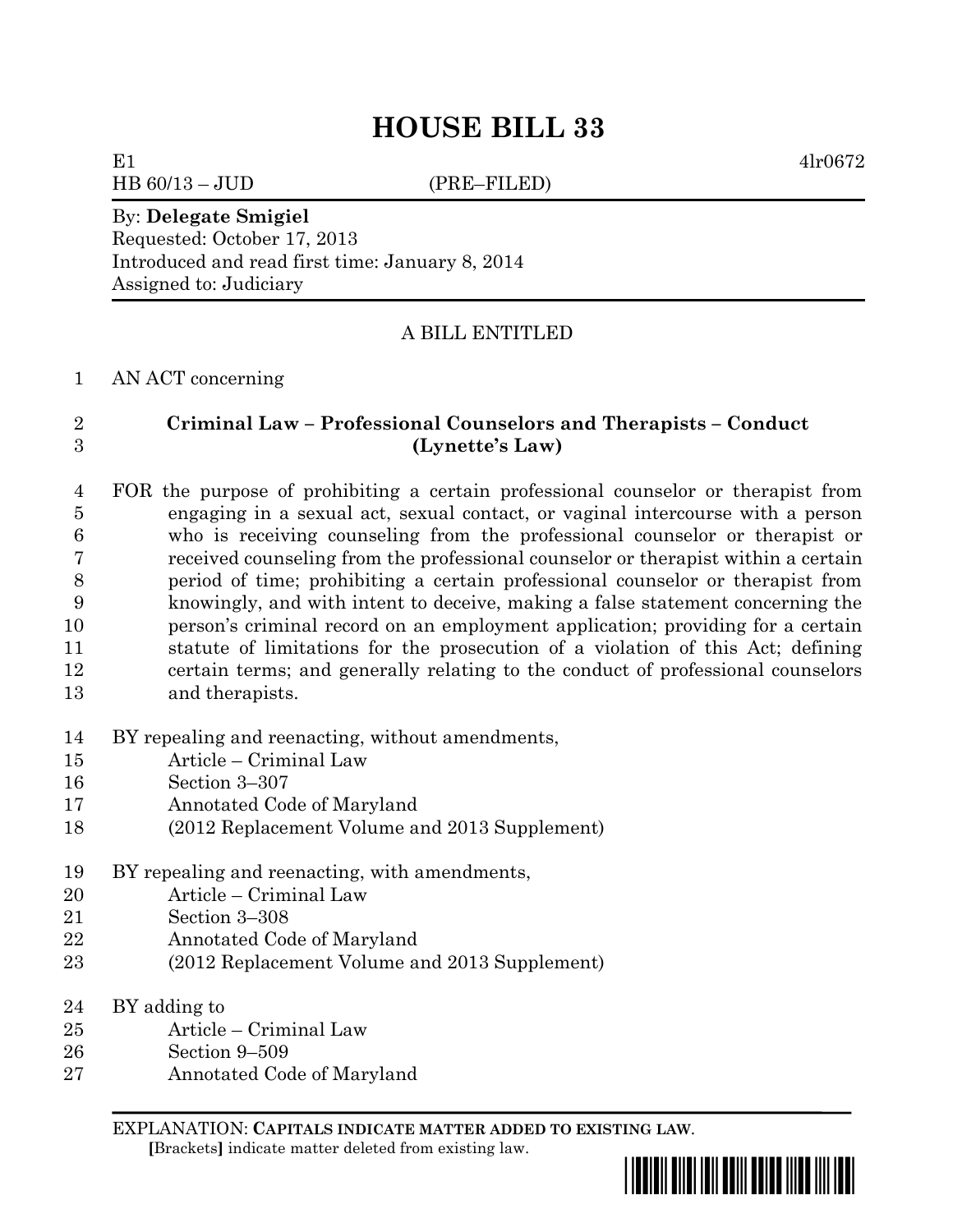|                                         | $\sqrt{2}$<br><b>HOUSE BILL 33</b>                                                                                                                                                                                                                                                                                                                                              |
|-----------------------------------------|---------------------------------------------------------------------------------------------------------------------------------------------------------------------------------------------------------------------------------------------------------------------------------------------------------------------------------------------------------------------------------|
| $\mathbf{1}$                            | (2012 Replacement Volume and 2013 Supplement)                                                                                                                                                                                                                                                                                                                                   |
| $\overline{2}$<br>$\boldsymbol{3}$<br>4 | BY repealing and reenacting, with amendments,<br>Article – Courts and Judicial Proceedings<br>Section $5-106(z)$                                                                                                                                                                                                                                                                |
| 5<br>6                                  | Annotated Code of Maryland<br>(2013 Replacement Volume and 2013 Supplement)                                                                                                                                                                                                                                                                                                     |
| 7<br>8                                  | SECTION 1. BE IT ENACTED BY THE GENERAL ASSEMBLY<br>OF<br>MARYLAND, That the Laws of Maryland read as follows:                                                                                                                                                                                                                                                                  |
| 9                                       | Article - Criminal Law                                                                                                                                                                                                                                                                                                                                                          |
| 10                                      | $3 - 307$ .                                                                                                                                                                                                                                                                                                                                                                     |
| 11                                      | (a)<br>A person may not:                                                                                                                                                                                                                                                                                                                                                        |
| 12<br>13                                | engage in sexual contact with another without the consent of<br>(1)<br>(i)<br>the other; and                                                                                                                                                                                                                                                                                    |
| 14<br>15                                | employ or display a dangerous weapon, or a physical<br>(ii)<br>1.<br>object that the victim reasonably believes is a dangerous weapon;                                                                                                                                                                                                                                          |
| 16<br>17                                | suffocate, strangle, disfigure,<br>2.<br>inflict<br>or<br>serious<br>physical injury on the victim or another in the course of committing the crime;                                                                                                                                                                                                                            |
| 18<br>19<br>20                          | 3.<br>threaten, or place the victim in fear, that the victim,<br>or an individual known to the victim, imminently will be subject to death, suffocation,<br>strangulation, disfigurement, serious physical injury, or kidnapping; or                                                                                                                                            |
| 21                                      | commit the crime while aided and abetted by another;<br>4.                                                                                                                                                                                                                                                                                                                      |
| 22<br>23<br>24<br>$25\,$<br>26          | engage in sexual contact with another if the victim is a mentally<br>(2)<br>defective individual, a mentally incapacitated individual, or a physically helpless<br>individual, and the person performing the act knows or reasonably should know the<br>victim is a mentally defective individual, a mentally incapacitated individual, or a<br>physically helpless individual; |
| $27\,$<br>28<br>29                      | (3)<br>engage in sexual contact with another if the victim is under the age<br>of 14 years, and the person performing the sexual contact is at least 4 years older than<br>the victim;                                                                                                                                                                                          |
| 30<br>$31\,$                            | (4)<br>engage in a sexual act with another if the victim is 14 or 15 years<br>old, and the person performing the sexual act is at least 21 years old; or                                                                                                                                                                                                                        |
| 32<br>33                                | engage in vaginal intercourse with another if the victim is 14 or 15<br>(5)<br>years old, and the person performing the act is at least 21 years old.                                                                                                                                                                                                                           |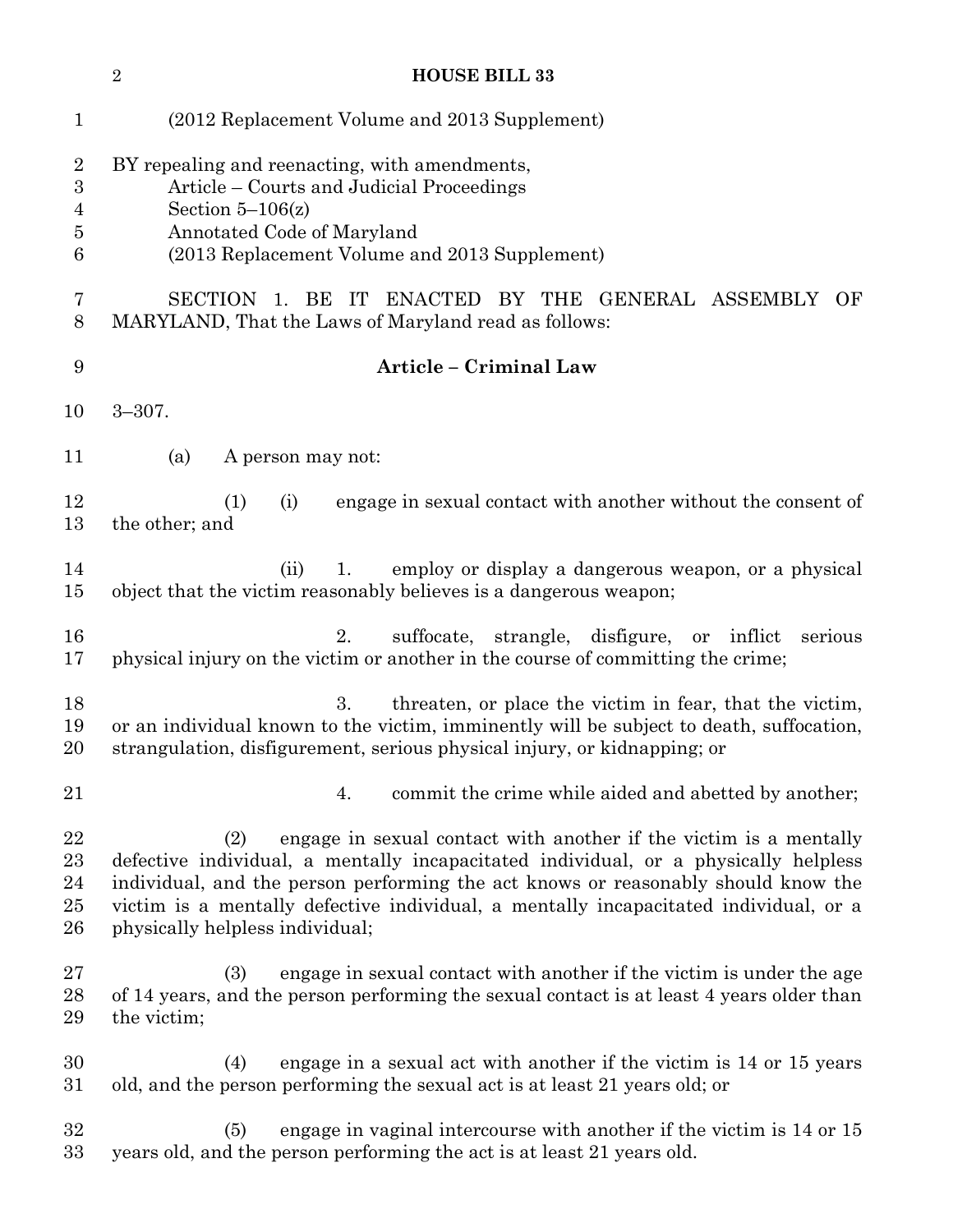**HOUSE BILL 33** 3

 (b) A person who violates this section is guilty of the felony of sexual offense in the third degree and on conviction is subject to imprisonment not exceeding 10 years. 3–308. (a) **(1)** In this section**[**, "person**] THE FOLLOWING WORDS HAVE THE MEANINGS INDICATED. (2) (I) "PERSON** in a position of authority"**[**: (1)**]** means a person who: **[**(i)**] 1.** is at least 21 years old; **[**(ii)**] 2.** is employed as a full–time permanent employee by a public or private preschool, elementary school, or secondary school; and **[**(iii)**] 3.** because of the person's position or occupation, exercises supervision over a minor who attends the school**[**; and**]. [**(2)**] (II) "PERSON IN A POSITION OF AUTHORITY"** includes a principal, vice principal, teacher, or school counselor at a public or private preschool, elementary school, or secondary school. **(3) "PROFESSIONAL COUNSELOR OR THERAPIST" MEANS A PERSON WHO IS LICENSED OR CERTIFIED TO PRACTICE MARRIAGE AND FAMILY THERAPY, ALCOHOL AND DRUG COUNSELING, OR PROFESSIONAL COUNSELING BY THE STATE BOARD OF PROFESSIONAL COUNSELORS AND THERAPISTS UNDER TITLE 17 OF THE HEALTH OCCUPATIONS ARTICLE.** (b) A person may not engage in: 23 (1) sexual contact with another without the consent of the other; 24 (2) except as provided in  $\S$  3-307(a)(4) of this subtitle, a sexual act with another if the victim is 14 or 15 years old, and the person performing the sexual act is at least 4 years older than the victim; or 27 (3) except as provided in  $\S$  3-307(a)(5) of this subtitle, vaginal intercourse with another if the victim is 14 or 15 years old, and the person performing the act is at least 4 years older than the victim. 30 (c) (1) Except as provided in  $\S$  3-307(a)(4) of this subtitle or subsection (b)(2) of this section, a person in a position of authority may not engage in a sexual act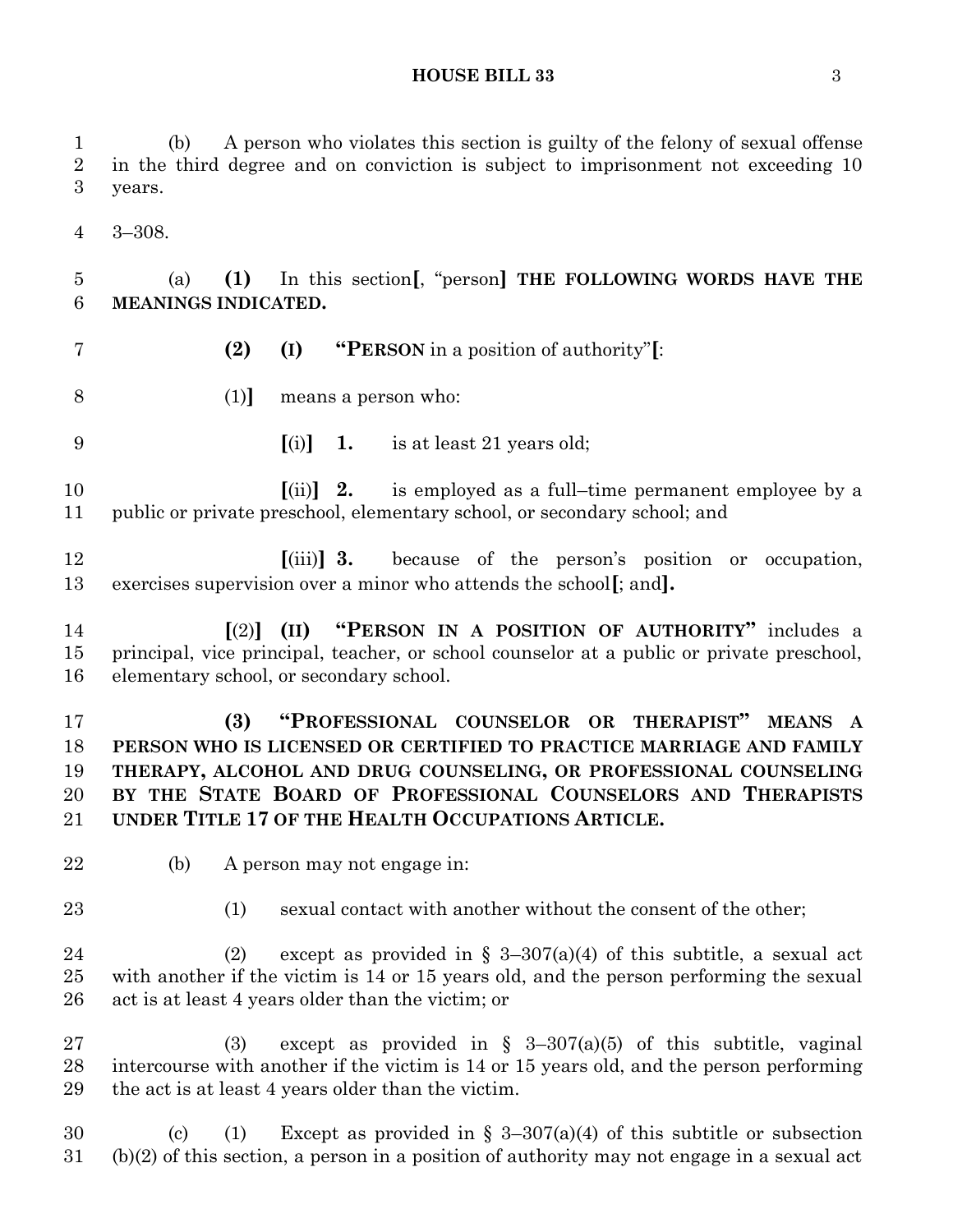#### **HOUSE BILL 33**

 or sexual contact with a minor who, at the time of the sexual act or sexual contact, is a student enrolled at a school where the person in a position of authority is employed.

3 (2) Except as provided in  $\S$  3-307(a)(5) of this subtitle or subsection (b)(3) of this section, a person in a position of authority may not engage in vaginal intercourse with a minor who, at the time of the vaginal intercourse, is a student enrolled at a school where the person in a position of authority is employed.

 **(D) (1) EXCEPT AS PROVIDED IN § 3–307(A)(4) OF THIS SUBTITLE OR SUBSECTION (B)(2) OF THIS SECTION, A PROFESSIONAL COUNSELOR OR THERAPIST MAY NOT ENGAGE IN A SEXUAL ACT OR SEXUAL CONTACT WITH A PERSON WHO:**

 **(I) AT THE TIME OF THE SEXUAL ACT OR SEXUAL CONTACT, IS RECEIVING COUNSELING OR THERAPY FROM THE PROFESSIONAL COUNSELOR OR THERAPIST; OR**

 **(II) RECEIVED COUNSELING OR THERAPY FROM THE PROFESSIONAL COUNSELOR OR THERAPIST WITHIN THE 2 YEARS PRECEDING THE SEXUAL ACT OR SEXUAL CONTACT.**

 **(2) EXCEPT AS PROVIDED IN § 3–307(A)(5) OF THIS SUBTITLE OR SUBSECTION (B)(3) OF THIS SECTION, A PROFESSIONAL COUNSELOR OR THERAPIST MAY NOT ENGAGE IN VAGINAL INTERCOURSE WITH A PERSON WHO:**

 **(I) AT THE TIME OF THE VAGINAL INTERCOURSE, IS RECEIVING COUNSELING OR THERAPY FROM THE PROFESSIONAL COUNSELOR OR THERAPIST; OR**

 **(II) RECEIVED COUNSELING OR THERAPY FROM THE PROFESSIONAL COUNSELOR OR THERAPIST WITHIN THE 2 YEARS PRECEDING THE VAGINAL INTERCOURSE.**

 **[**(d)**] (E)** (1) Except as provided in paragraph (2) of this subsection, a person who violates this section is guilty of the misdemeanor of sexual offense in the fourth degree and on conviction is subject to imprisonment not exceeding 1 year or a fine not exceeding \$1,000 or both.

 (2) (i) On conviction of a violation of this section, a person who has been convicted on a prior occasion not arising from the same incident of a violation of §§ 3–303 through 3–312 or § 3–315 of this subtitle or § 3–602 of this title is subject to imprisonment not exceeding 3 years or a fine not exceeding \$1,000 or both.